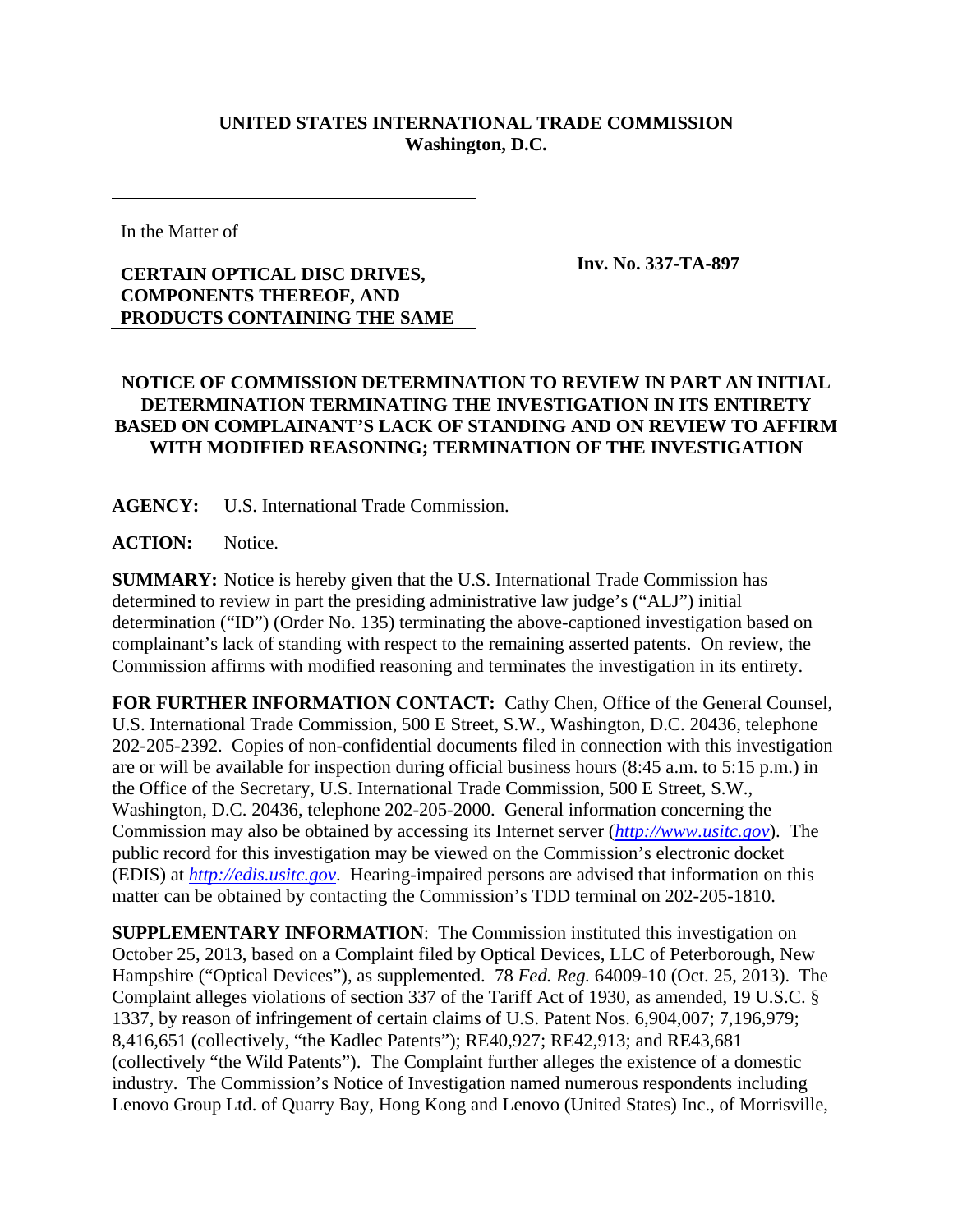North Carolina; LG Electronics, Inc. of Seoul, Republic of Korea and LG Electronics U.S.A., Inc. of Englewood Cliffs, New Jersey; Toshiba Corporation of Tokyo, Japan and Toshiba America Information Systems, Inc. of Irvine, California; and MediaTek, Inc. of Hsinchu City, Taiwan and MediaTek USA Inc. of San Jose, California. The Office of Unfair Import Investigations was not named as a party to the investigation.

The Commission later terminated the investigation as to the application of numerous claims of the asserted patents to various named respondents. *See* Notice of Commission Determination Not to Review an Initial Determination Granting Complainant's Motions to Partially Terminate the Investigation as to Certain Patents (Aug. 8, 2014). The Commission also later terminated the investigation with respect to Nintendo Co., Ltd. of Kyoto, Japan and Nintendo of America, Inc. of Redmond, Washington; Panasonic Corp. of Osaka, Japan and Panasonic Corporation of North America of Secaucus, New Jersey; Samsung Electronics Co., Ltd. of Seoul, Republic of Korea and Samsung Electronics America, Inc. of Ridgefield Park, New Jersey, based on settlement agreements. *See* Notice of Commission Determination to Grant a Joint Motion to Terminate the Investigation as to Respondents Samsung Electronics Co., Ltd. Samsung Electronics America, Inc. on the Basis of a Settlement Agreement (Sept. 2, 2014); Notice of Commission Determination Not to Review an Initial Determination Terminating the Investigation In Part as to Respondents Panasonic and Nintendo (Mar. 30, 2015).

On December 4, 2014, the Commission affirmed, with modified reasoning, the ALJ's determination to terminate the investigation with respect to the Wild Patents based on Optical Devices' lack of standing to assert the Wild Patents. On the same day, the Commission vacated the ALJ's finding that Optical Devices lacked standing with respect to the Kadlec Patents, and remanded the investigation to the ALJ for further proceedings.

After re-opening discovery and receiving additional briefing from the parties, the ALJ issued the subject ID on April 27, 2015, finding that Optical Devices does not have standing to assert the Kadlec Patents in this investigation.

On May 7, 2015, Optical Devices filed a petition for review of the subject ID, and Respondents filed a contingent petition for review of the subject ID. On May 14, 2015, the parties filed their respective responses to the petitions.

Having reviewed the parties' submissions and the record evidence, the Commission has determined to review the subject ID in part. Specifically, the Commission has determined to review a finding related to an agreement discussed on pages 22-25 of the ID. On review, the Commission affirms the ID's finding with modified reasoning. The Commission has also determined to correct certain statements made in the subject ID. A Commission opinion will be issued shortly. The investigation is terminated in its entirety.